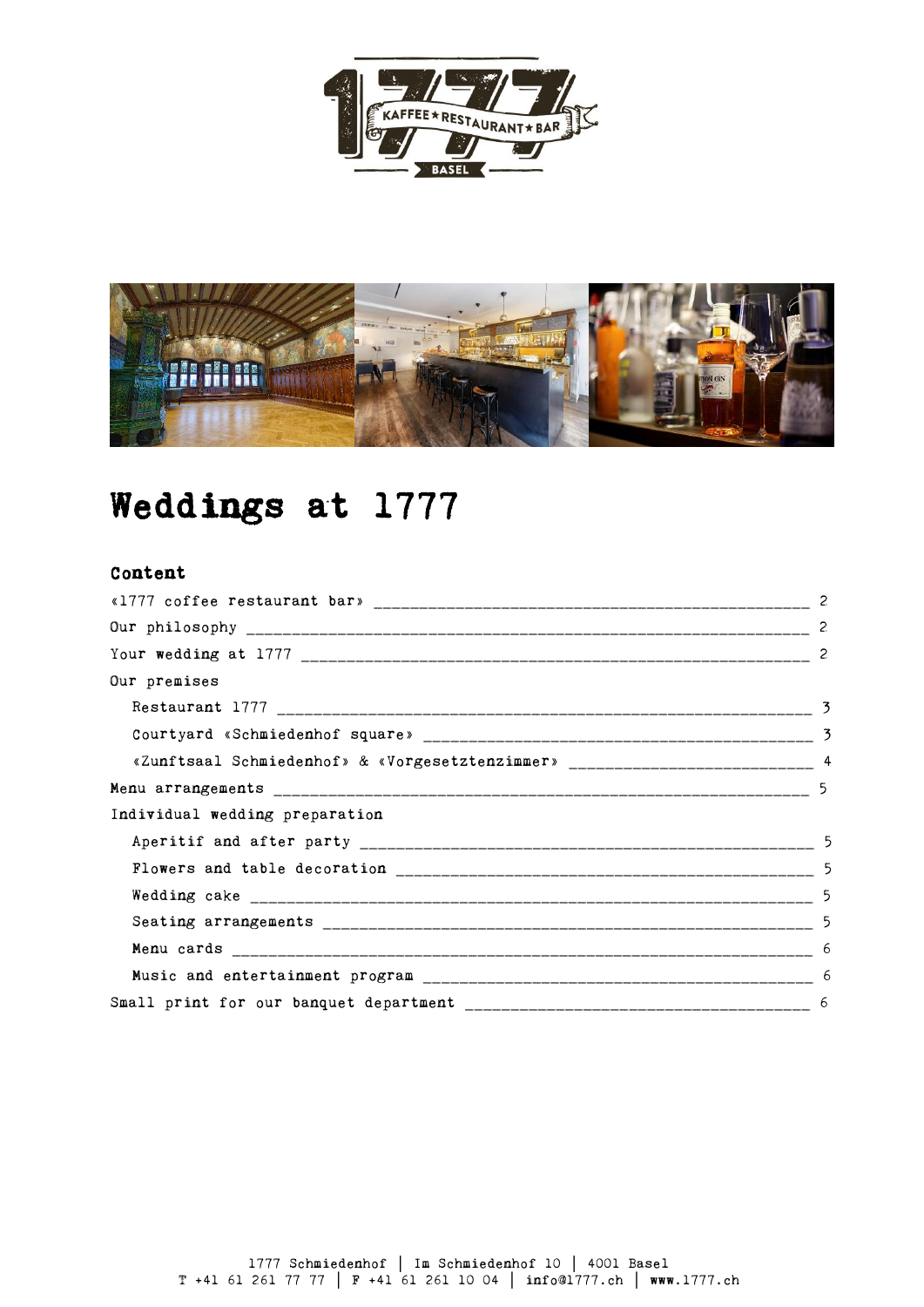

# «1777 coffee restaurant bar»

Situated in the centre of Basel's Old Town, on the historic Schmiedenhof square, we offer a wide range of choices. All of this in a beautiful, urban setting with plenty of retro appeal. The name 1777 is taken from the year in which the Society for the Good and Charitable (GGG) was founded. In «1777» we offer a cosmopolitan menu with the emphasis on European dishes. We are particularly influenced by Viennese coffee-

house culture, with a modern twist, and by Mediterranean cuisine.

# Our philosophy

A young and motivated team is here to serve you a wide range of dishes in a beautiful setting. Our products are all carefully selected and are oriented around today's requirements for simple cuisine. We therefore work with trusted suppliers and do not serve anything that we wouldn't eat ourselves. When it comes to our drinks, we aim to serve local products as much as possible.



# Your wedding at 1777

We offer a nice possibility to celebrate «your big day» in the middle of Basel's Old Town in a location with a lot of charm and history. If this is according your wishes we would be happy to be your host and organize your wedding together with you.

Our team of chefs guarantees excellent quality, lovingly presented. In order to remember it as the perfect day we would be thrilled to take the time and consider your individual wishes. Please contact us for a first offer.





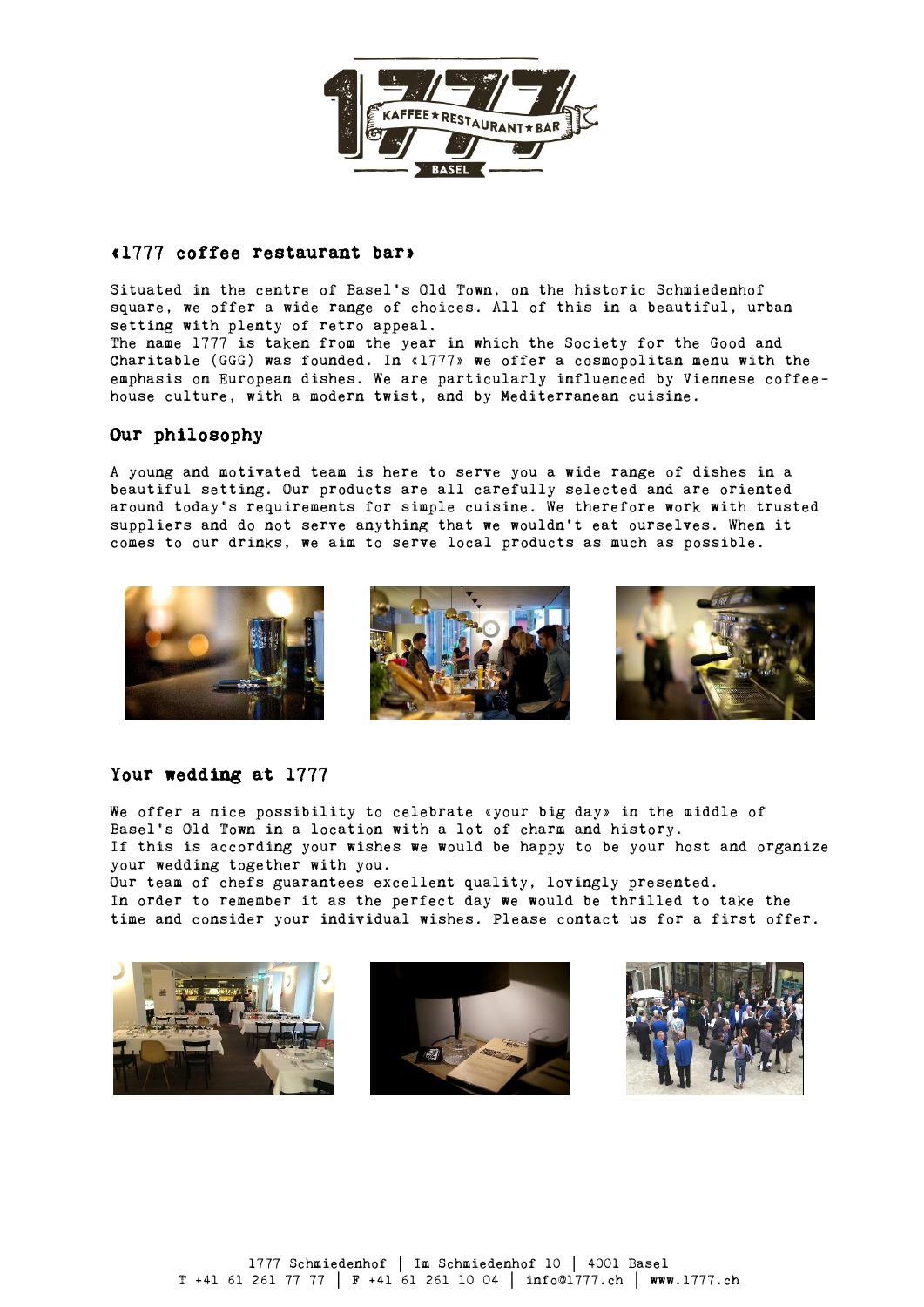

# Our premises

## Restaurant 1777

 We have space in our restaurant for generous aperitifs and delicious evening meals for up to 80 people. All of this in a modern setting with plenty of retro appeal. The whole restaurant can be hired for private events.





## Courtyard «Schmiedenhof square»

 We also offer a beautiful, historical and fantastic outdoor experience on the Schmiedenhof square for your wedding with maximum 80 people. With its re-design and idyllic, very central location, this square has become a type of "Piazza" in the centre of the city. Various plants, a beautiful tree and herb beds lend the area plenty of charm. The square is enhanced by a vintage bench as well as seating steps.



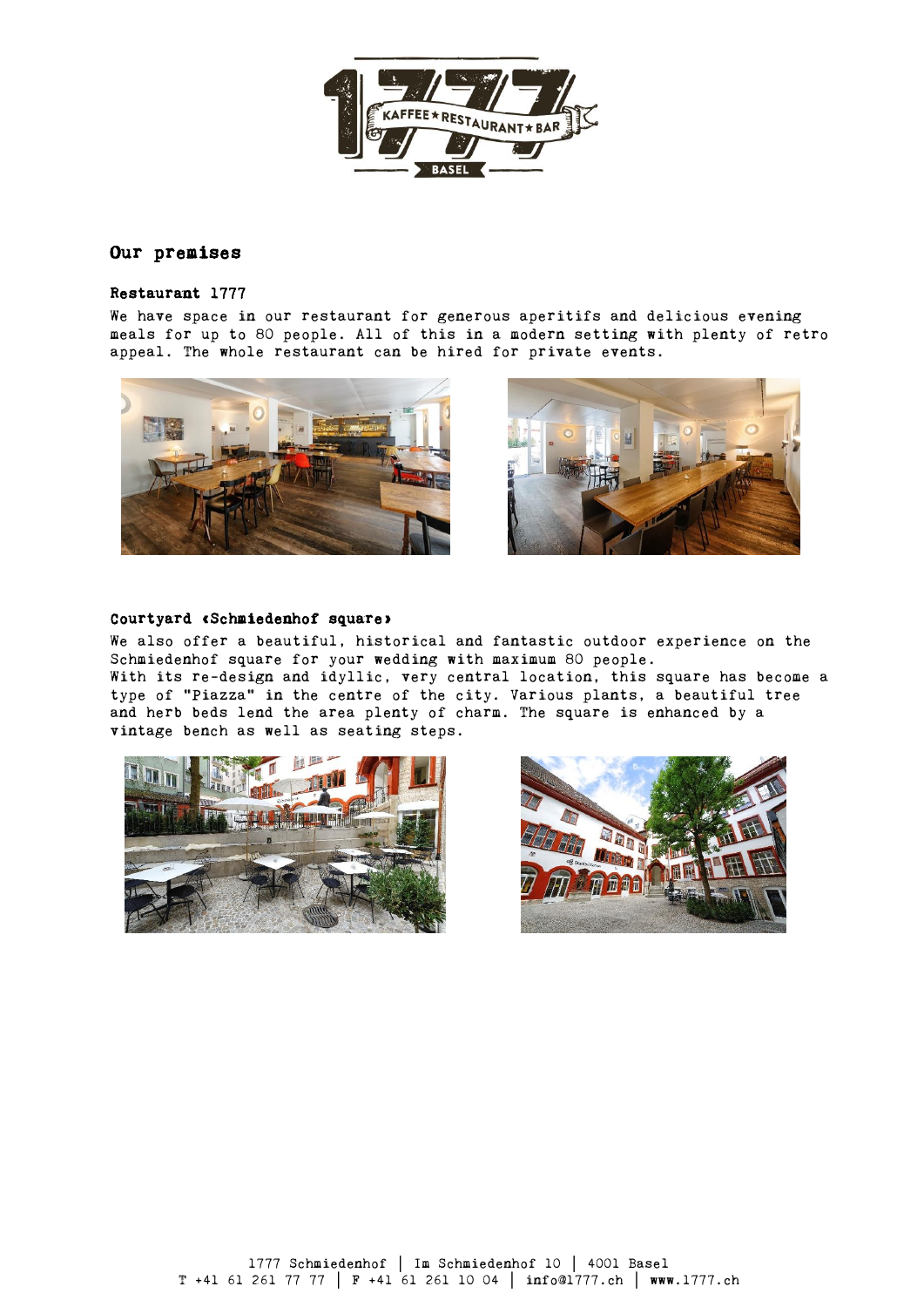

## «Zunftsaal Schmiedenhof» & «Vorgesetztenzimmer»

 We would be thrilled to host you in the GGG Schmiedenhof room. The generous, antique «Zunftsaal» (guild hall) and the contiguous «Vorgesetztenzimmer» (superior room) build the ideal setting to celebrate your wedding. The rooms must be hired through us from the GGG. We would be delighted to make these arrangements for you.





«Zunftsaal Schmiedenhof»:

- Size: approx. 110 m<sup>2</sup>
- 100 to 120 seats with concert seating arrangement
- Up to 80 seats for seated banquets
- Room rent of the «Zunftsaal» at CHF 550.00 per day

«Vorgesetztenzimmer Schmiedenhof»:

- $\bullet$  Size: ca. 45 m<sup>2</sup>
- Up to 24 persons
- Room rent of the «Vorgesetztenzimmer» at CHF 330.00 per day

Room rent of the «Zunftsaal» AND «Vorgesetztenzimmer»: CHF 700.00 per day (flat-rate for both rooms)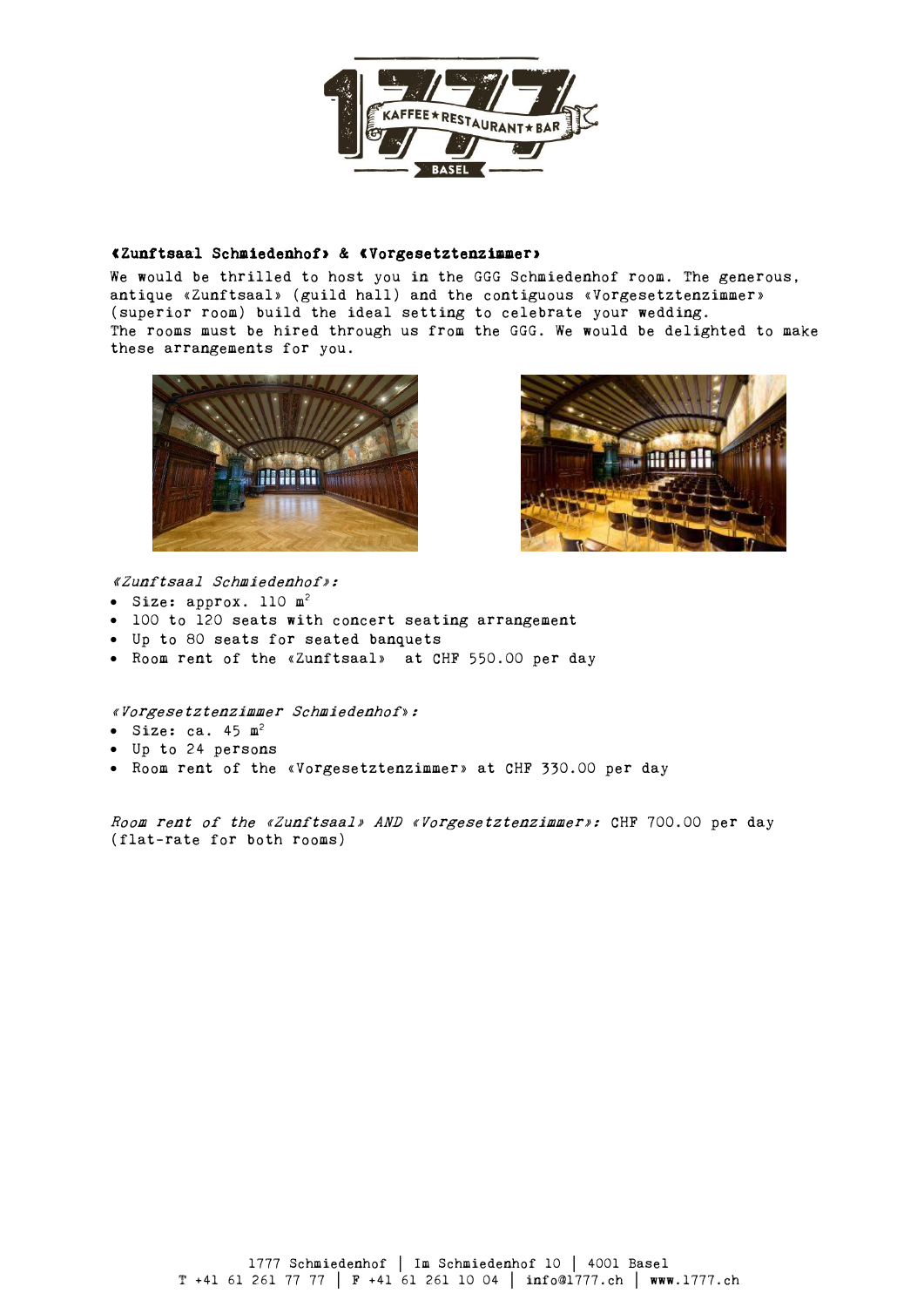

### Menu arrangements

For a group of more than 10 persons we offer to choose from our aperitif and menu suggestions for your wedding. On the basis of these you can create your own individual menu.

Basically everything is possible in our location. . Please don't hesitate to tell us what we can do for you. Of course we can provide some personal menu suggestions according to your wishes and please consider that we are flexible and are happy to provide additional options, whatever the budget is. Simply contact us!







## Individual wedding preparations

#### Aperitif and after party

For the perfect start in "the big day" and the unforgettable celebration following the diner, we offer you the possibility of a room change: Aperitif: in the restaurant  $1777$  or if the weather allows it in the courtyard Dinner: in the «Zunftsaal» (guild hall) belonging to the GGG After party: in the restaurant 1777

## Flowers and table decoration

We would be happy to assist you in organizing flower arrangements and table decoration according to your wishes.

#### Wedding cake

If you need assistance in finding a nice wedding cake, please just let us know we would be thrilled to help you.

#### Seating arrangements

Due to the fact that the coordination and placement of wedding guests often represent a challenge we would be glad to help you with our professional opinion.